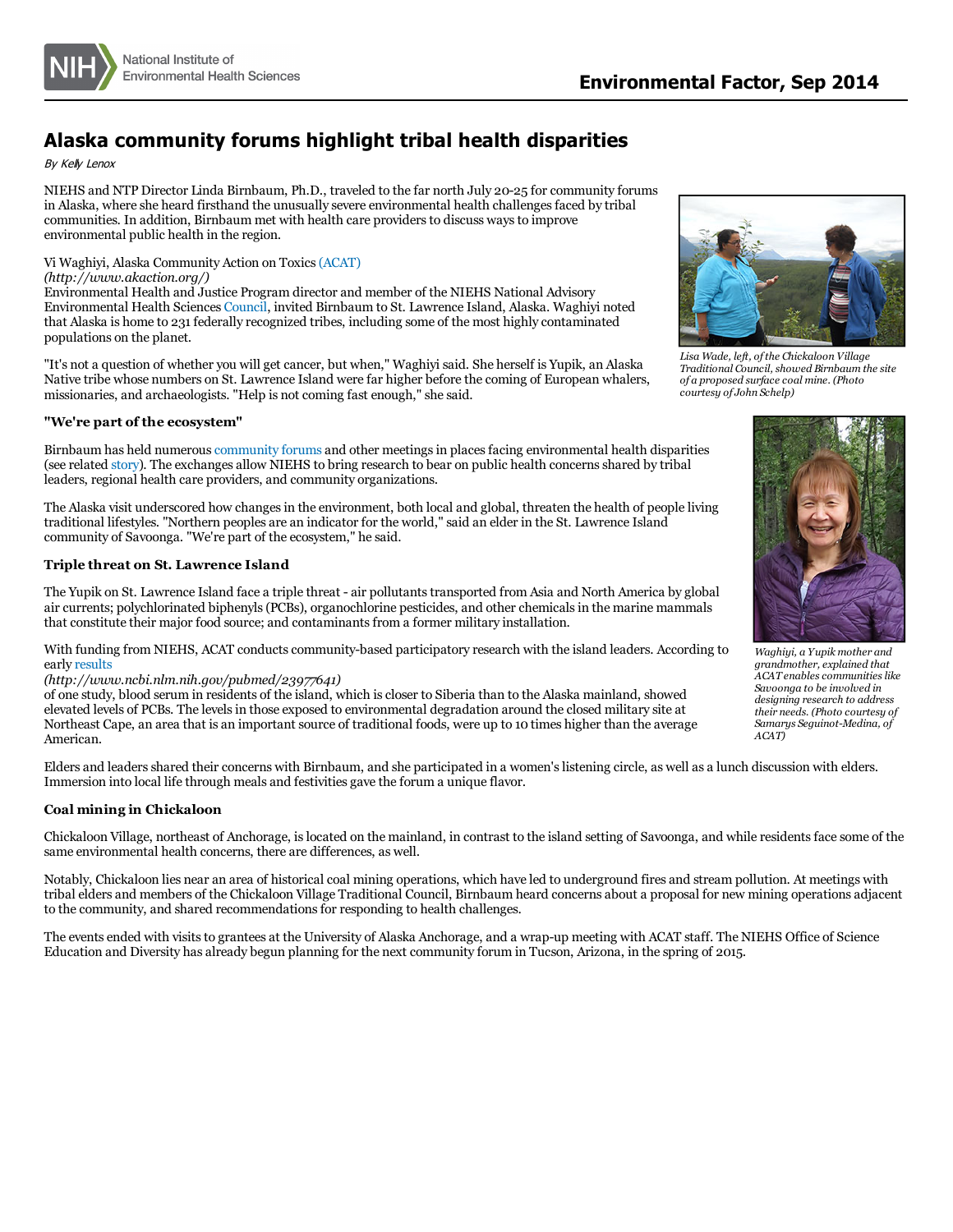

### 1/9

 $\bullet$ 

Living on the northern coast of St. Lawrence Island - thought to be a remnant of the land bridge that once connected Asia and North America - Savoonga's residents rely on<br>traditional sources of food - mostly marine mammals



## 2/9

The unique health challenges of living on permafrost, or permantly frozen soil, have been met with creative solutions, such as the above-ground heated water and sewer system in<br>Savoonga. (Photo courtesy of John Schelp)



### 3/9

In Savoonga, the community leadership spoke frankly with Birnbaum about the environmental health threats they face. (Photo courtesy of John Schelp)



#### 4/9

Lunch with the Savoonga elders was one of the rich opportunities Birnbaum had to hear from local residents. (Photo courtesy of John Schelp)



5/9

 $\bullet$ 

Savoonga residents played traditional drums during the atuq, a celebration to welcome Birnbaum. (Photo courtesy of Samarys Seguinot-Medina, of ACAT)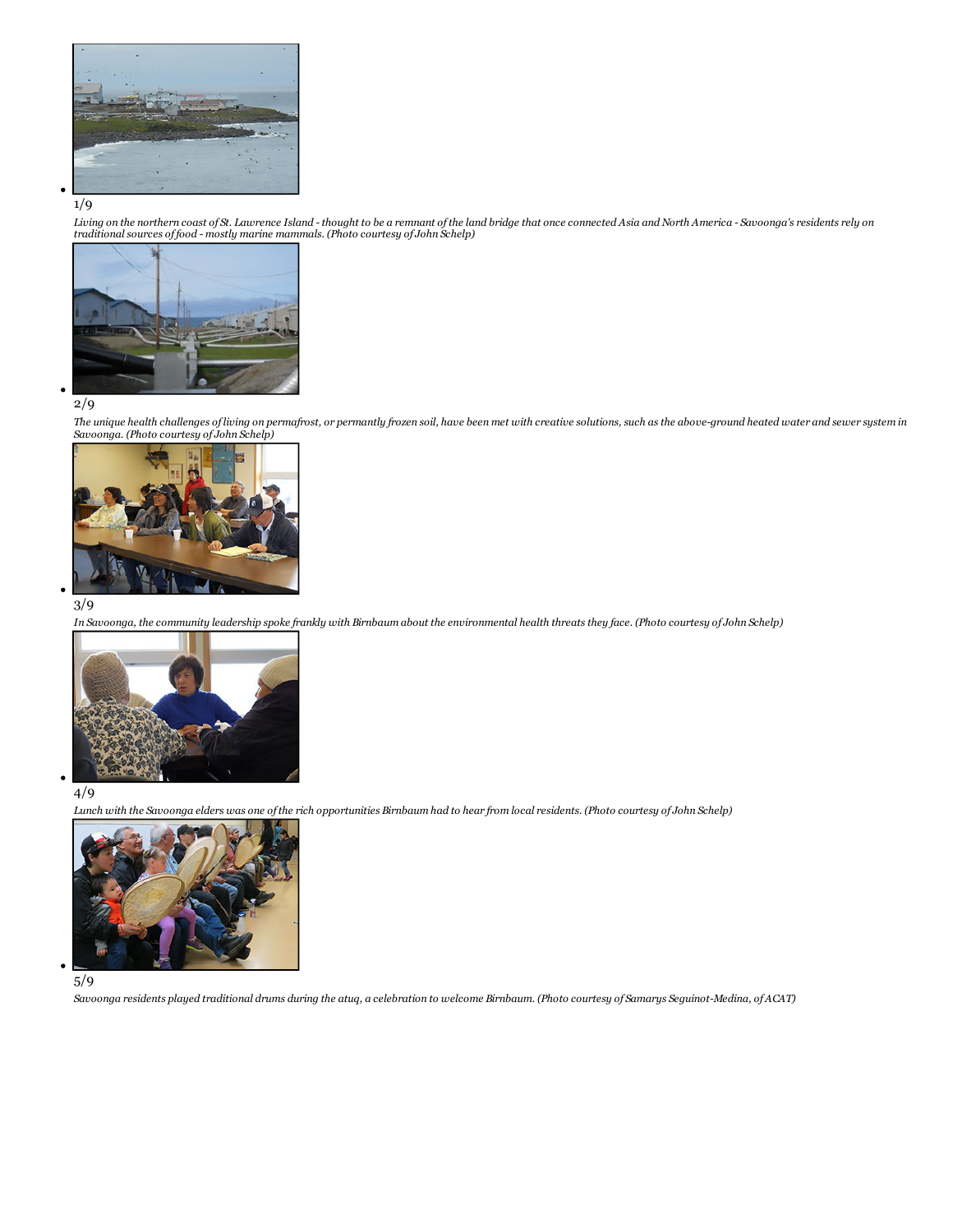

# 6/9

Lodging in Savoonga reflected the remote locale. Birnbaum, right, is shown with John Schelp, NIEHS special assistant for community engagement and outreach. (Photo courtesy<br>of John Schelp)



# 7/9

Birnbaum met with local residents in a variety of settings, such as this lunch with the Chickaloon elders. (Photo courtesy of Samarys Seguinot-Medina, of ACAT)



## 8/9

Birnbaum answered questions and shared environmental health research findings relevant to local concerns. (Photo courtesy of John Schelp)



### 9/9

The visit closed with a fruitful review of the week's accomplishments with ACAT staff. (Photo courtesy of Samarys Seguinot-Medina, of ACAT)



The Matanuska Glacier feeds the Matanuska River, which flows past Chickaloon,<br>eventually reaching Anchorage on its way into the Gulf of Alaska. (Photo courtesy of<br>Samarys Seguinot-Medina, of ACAT)